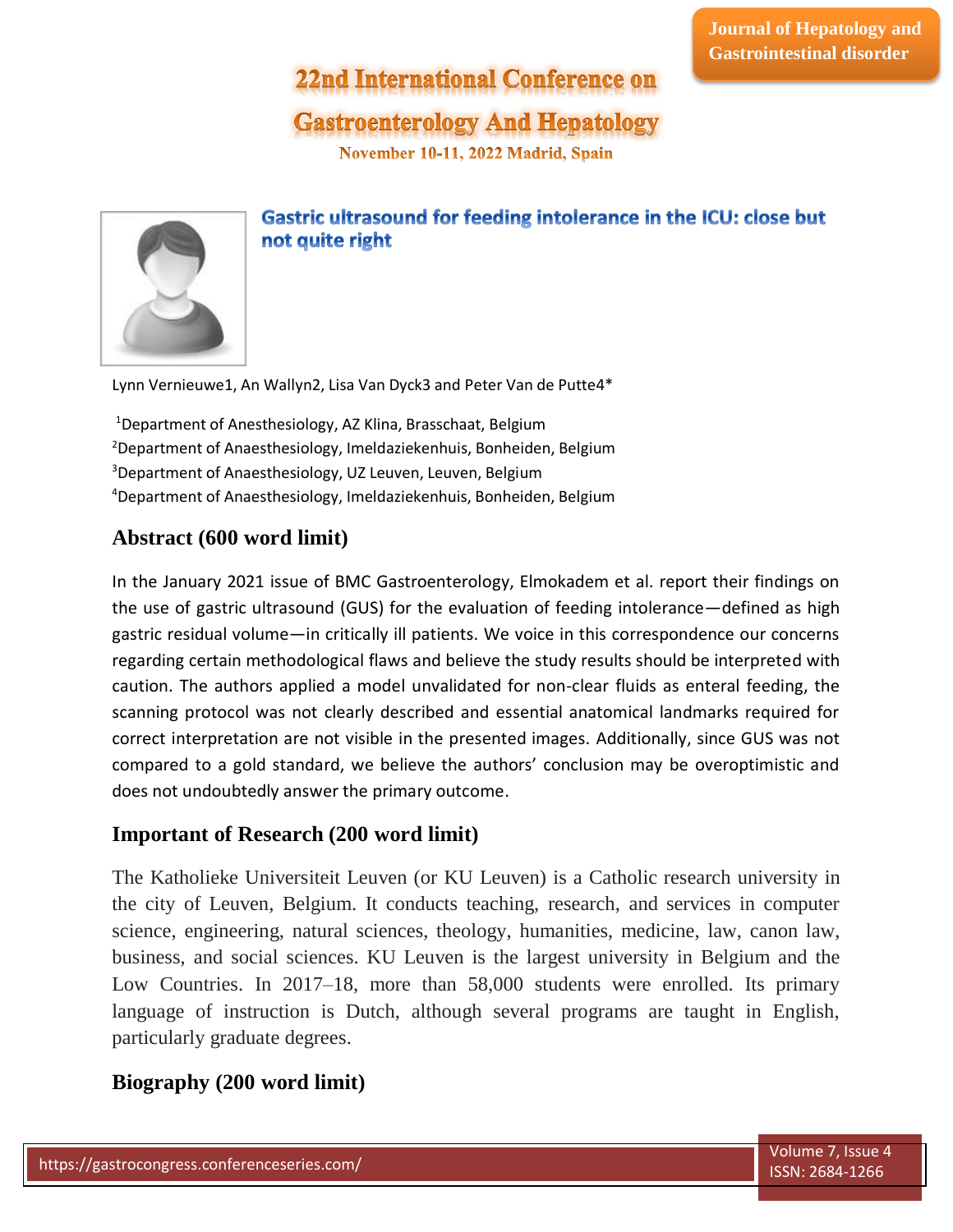# **22nd International Conference on**

## **Gastroenterology And Hepatology**

#### November 10-11, 2022 Madrid, Spain

Peter Van de Putte studied medicine at the Catholic University of Leuven, Belgium where he obtained his degree in 1991. He received his specialty qualification in anaesthesiology in 1996. From 1996 until 2019, he was staff member of the Department of Anesthesiology at the Hospital AZ Monica, Antwerp, Belgium. He currently is staff member of the department of anaesthesiology at the Imelda Hospital in Bonheiden, Belgium. His interests are loco-regional anesthesia, point-of-care ultrasound and resident teaching. Most of his current research involves point-of-care gastric ultrasound (gastric PoCUS) and its development as an application for assessment of aspiration risk in perioperative patients

Email: [doktervdputte@gmail.com](mailto:doktervdputte@gmail.com)

#### **Information of Institute and Laboratory (200 word limit)**

Establishment of "Medical University" in accordance with the Royal Decree establishing regulations of the Ministry of Public Health. Published in the Government Gazette, Part 16, Volume 59, dated 10 March B.E. 2442.1968 On June 7, 1968, there was a royal decree establishing the Faculty of Dentistry, Phayathai and Faculty of Pharmacy, Phayathai , in the "University of Medicine" to add two more faculties according to government policies and projects. In the University Education Development Plan, 1967-1971, in the field of medicine, which wanted to increase the production of dentists and pharmacists. (Formerly there was already a Faculty of

Pharmacy which has a location in the present area of Chulalongkorn University Therefore, the name of the new Faculty of Pharmacy has been established.

#### **References:**

1. [Tschandl P, Rosendahl C, Kittler H, et al.](file:///C:/Users/omics/Desktop/longdom.org/cancer-research-immuno-oncology/archive.html)  [Dermatoscopy of flat pigmented facial](file:///C:/Users/omics/Desktop/longdom.org/cancer-research-immuno-oncology/archive.html)  lesions. *[J Eur Acad Dermatol](file:///C:/Users/omics/Desktop/longdom.org/cancer-research-immuno-oncology/archive.html)  Venereol.* [2015;29:120–127.](file:///C:/Users/omics/Desktop/longdom.org/cancer-research-immuno-oncology/archive.html)  doi: [10.1111/jdv.12483.](file:///C:/Users/omics/Desktop/longdom.org/cancer-research-immuno-oncology/archive.html)

2. Pellacani G, Longo C, Malvehy J, et al. In vivo confocal microscopic and histopathologic correlations of dermoscopic features in 202 melanocytic lesions. *Arch Dermatol.* 2008;144:1597–1608. doi: 10.1001/archderm.144.12.1597.

3. Scope A, Benvenuto-Andrade C, Agero AL, et al. Correlation of dermoscopic structures of melanocytic lesions to reflectance confocal microscopy. *Arch Dermatol.* 2007;143:176–185. doi: 10.1001/archderm.143.2.176.

4. Braga JC, Macedo MP, Pinto C, et al. Learning reflectance confocal microscopy of melanocytic skin lesions through histopathologic transversal sections. *PLoS One.* 2013;8:e81205. doi: 10.1371/journal.pone.0081205.